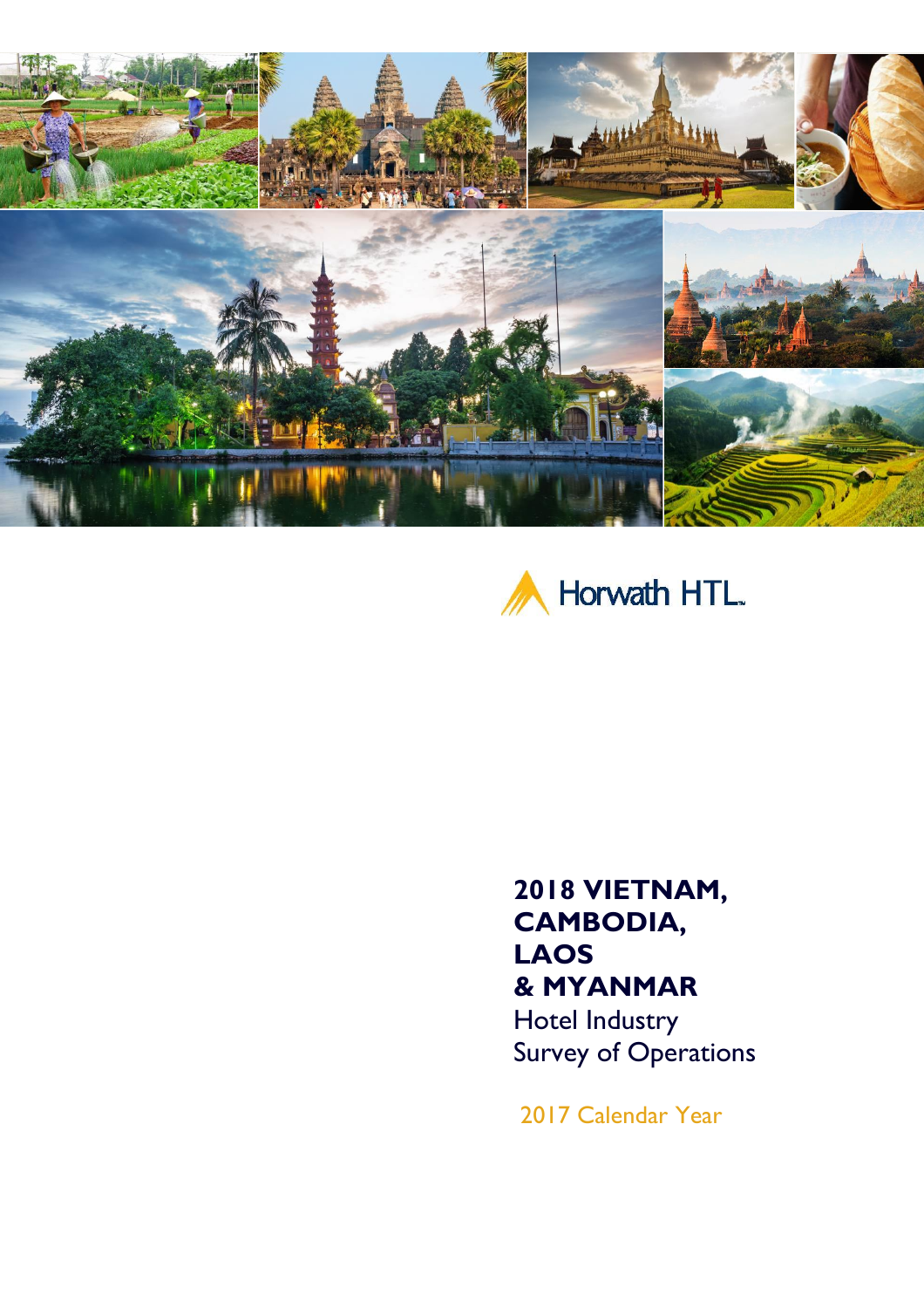| <b>MARKET AND SURVEY INTRODUCTION</b> |                                                                                            | <u>6</u>       |
|---------------------------------------|--------------------------------------------------------------------------------------------|----------------|
|                                       | <b>SUMMARY OF RESULTS</b>                                                                  | $\mathbf{H}$   |
|                                       | <b>BY AVERAGE ROOM RATES (VIETNAM ONLY)</b>                                                | 12             |
| TABLE 1.2                             | BY AVERAGE ROOM RATES (VIETNAM ONLY)                                                       | 13             |
| <b>BY LOCATION</b>                    |                                                                                            | 14             |
| TABLE 1.3                             | <b>BY LOCATION</b>                                                                         | 15             |
|                                       | <b>DEPARTMENTAL REVENUES &amp; EXPENSES</b>                                                | <u>16</u>      |
| TABLE 2.1<br>TABLE 2.2<br>TABLE 2.3   | 2017 VS. 2016 (VIETNAM ONLY)<br>BY AVERAGE ROOM RATES (VIETNAM ONLY)<br><b>BY LOCATION</b> | 17<br>18<br>19 |
|                                       | <b>DEPARTMENTAL EXPENSES</b>                                                               | 20             |
| TABLE 3.1<br>TABLE 3.2                | BY AVERAGE ROOM RATES (VIETNAM ONLY)<br><b>BY LOCATION</b>                                 | 20<br>21       |
| <b>UNDISTRIBUTED EXPENSES</b>         |                                                                                            | <u>22</u>      |
| TABLE 4.1<br>TABLE 4.2                | BY AVERAGE ROOM RATES (VIETNAM ONLY)<br><b>BY LOCATION</b>                                 | 22<br>23       |
|                                       | <b>ADDITIONAL STATISTICS</b>                                                               | 24             |
|                                       | <b>ROOMS STATISTICS</b>                                                                    | 26             |
| TABLE 5.1<br>TABLE 5.2                | BY AVERAGE ROOM RATE (VIETNAM ONLY)<br><b>BY LOCATION</b>                                  | 26<br>27       |
|                                       | <b>RESERVATION AND SALES STATISTICS</b>                                                    | 28             |
| TABLE 6.1<br>TABLE 6.2                | BY AVERAGE ROOM RATE (VIETNAM ONLY)<br><b>BY LOCATION</b>                                  | 28<br>29       |
|                                       | <b>FOOD &amp; BEVERAGE STATISTICS I</b>                                                    | 30             |
| TABLE 7.1<br>TABLE 7.2<br>TABLE 7.3   | PER AVAILABLE ROOM<br>PER OCCUPIED ROOM<br>PERCENTAGE OF REVENUE                           | 30<br>31<br>32 |
|                                       | <b>FOOD &amp; BEVERAGE STATISTICS II</b>                                                   | 33             |
| TABLE 8.1<br>TABLE 8.2                | BY AVERAGE ROOM RATE (VIETNAM ONLY)<br>BY LOCATION                                         | 33<br>34       |
| <b>SPA STATISTICS</b>                 |                                                                                            | <u>35</u>      |
| TABLE 9.1<br>TABLE 9.2                | BY AVERAGE ROOM RATES (VIETNAM ONLY)<br><b>BY LOCATION</b>                                 | 35<br>36       |
| <b>LABOUR STATISTICS</b>              |                                                                                            | <u>37</u>      |
| TABLE 10.1<br><b>TABLE 10.2</b>       | BY AVERAGE ROOM RATE (VIETNAM ONLY)<br>BY LOCATION                                         | 37<br>38       |
|                                       | <b>PRODUCTIVITY ANALYSIS</b>                                                               | <u>39</u>      |
|                                       | TABLE II.I BY AVERAGE ROOM RATE (VIETNAM ONLY)<br>TABLE 11.2 BY LOCATION                   | 39<br>40       |
|                                       | <b>BUSINESS MIX PROFILE</b>                                                                | 4 I            |
| TABLE 12.1<br><b>TABLE 12.2</b>       | BY AVERAGE ROOM RATE (VIETNAM ONLY)<br>BY LOCATION                                         | 41<br>42       |

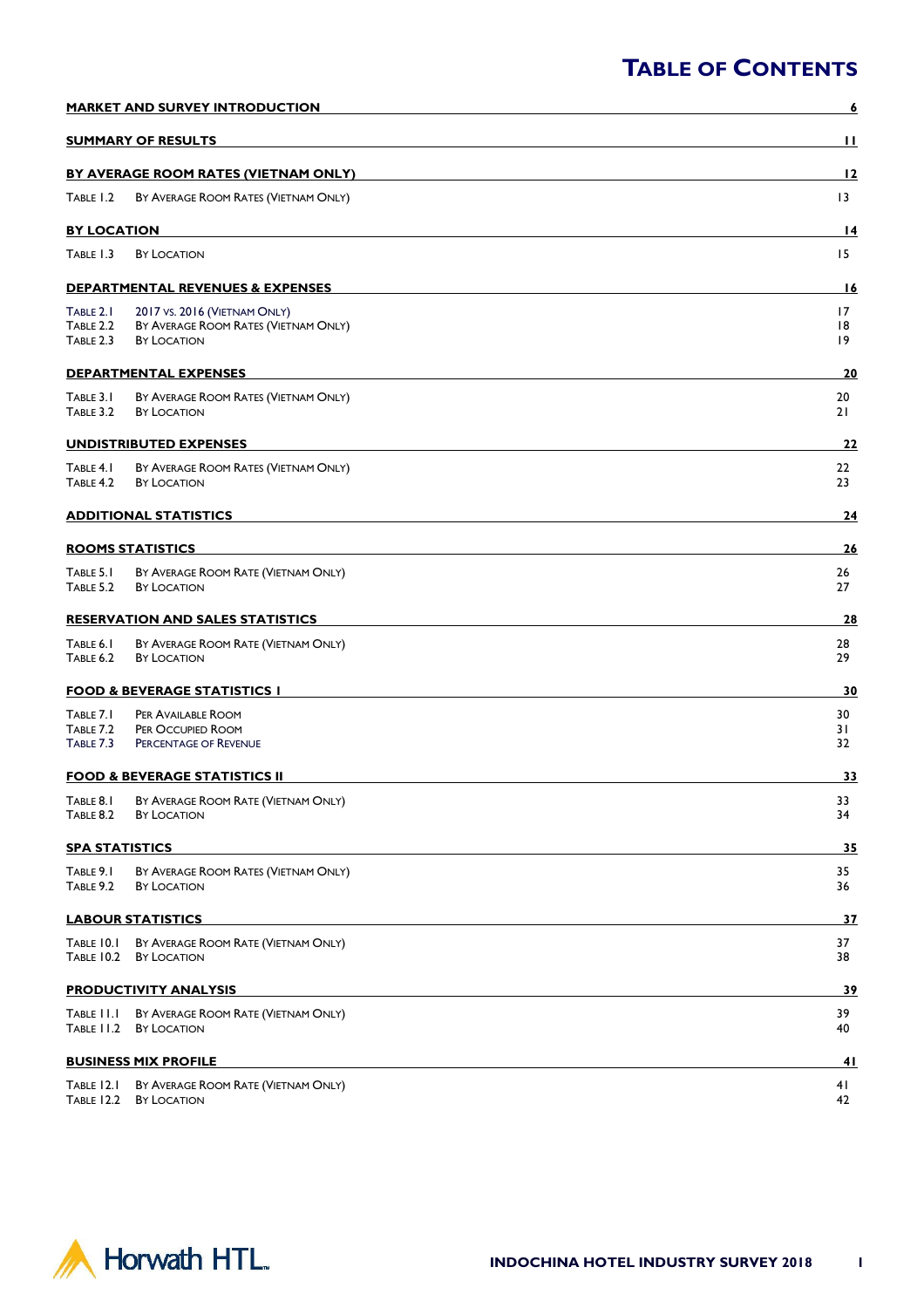| <b>NATIONALITY PROFILE</b>                   |                                                | 43 |
|----------------------------------------------|------------------------------------------------|----|
|                                              | TABLE 13.1 BY AVERAGE ROOM RATE (VIETNAM ONLY) | 43 |
| TABLE 13.2                                   | BY LOCATION                                    | 44 |
| <b>FORECAST</b>                              |                                                | 45 |
|                                              | TABLE 14.1 BY AVERAGE ROOM RATE (VIETNAM ONLY) | 45 |
| TABLE 14.2                                   | <b>BY LOCATION</b>                             | 46 |
| <b>EXPLANATION OF TERMS &amp; BASES USED</b> |                                                | 47 |
|                                              | <b>ABOUT HORWATH HTL - ASIA PACIFIC</b>        | 49 |

*Published: July 2018. All data represents calendar year 2017's performance. This report is sold or otherwise made available on an individual basis, and no part may be reproduced or transmitted, in any form or by any means, without the express written consent of Horwath HTL. If and when such permission is granted, the user must always source 'Horwath HTL, 2018'. Requests to transmit or republish any of the information contained in the report should be sent to singapore@horwathhtl.com.* 

*Disclaimer: The information contained in this report, is based on data provided by participating hotel properties. This data has not been audited or verified by Horwath HTL or any third party as to its accuracy. While every effort has been made to ensure that data obtained is correct, the accuracy of the information presented is not in any way guaranteed by Horwath HTL. Users of this information should not rely solely on this information for commercial and financial decisions; any such reliance is at the user's risk. Horwath HTL will not accept any liability for any loss, financial or otherwise, resulting from decisions made based on the data presented.*